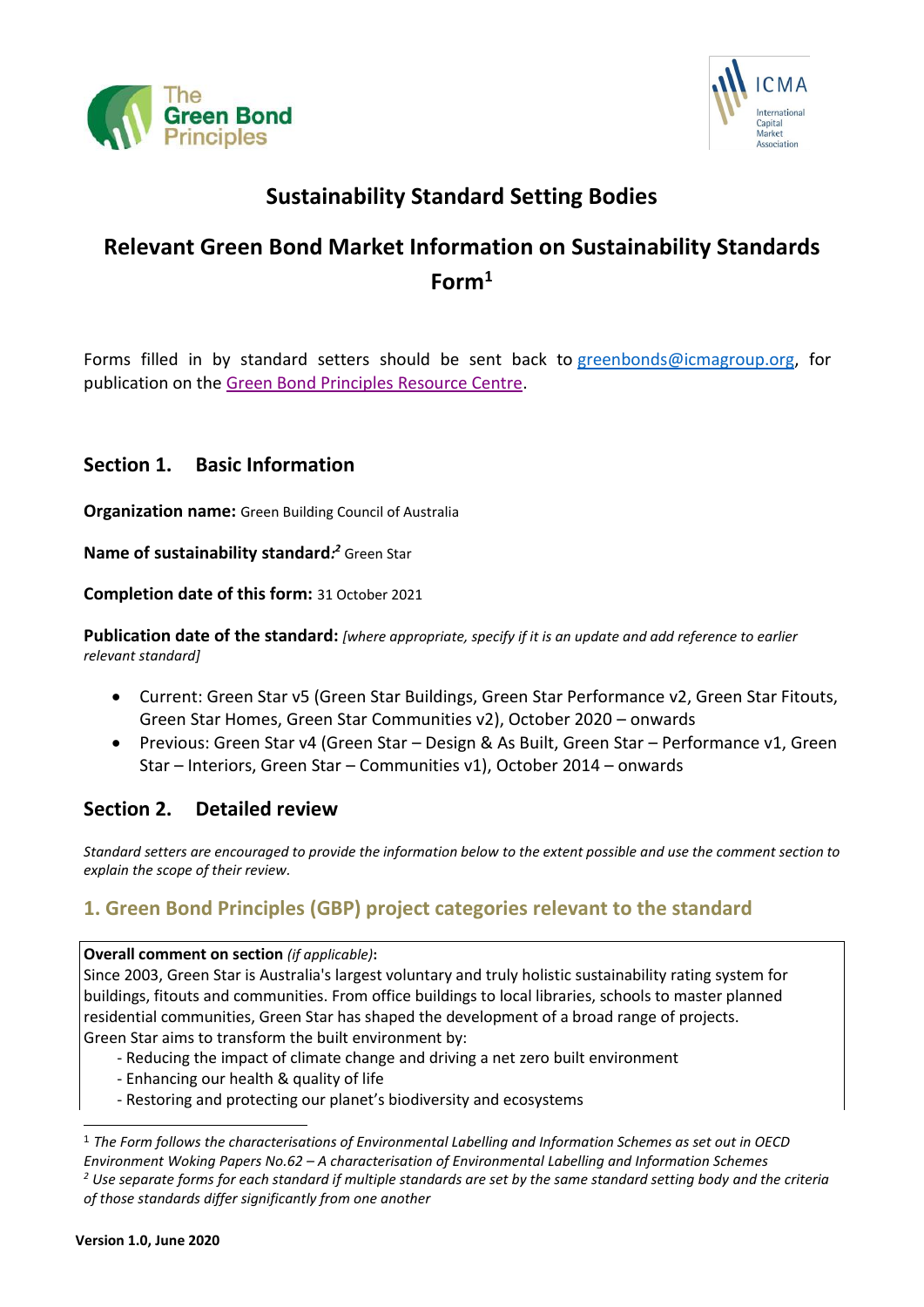- Contributing to market transformation and a sustainable economy

#### **GBP<sup>3</sup> Project categories that the standard applies to (***for additional information on the GBP see appendix 1***):**

| ⊠                                                                                     | Renewable energy                                                                                    | $\bowtie$   | Energy efficiency                                                                  |
|---------------------------------------------------------------------------------------|-----------------------------------------------------------------------------------------------------|-------------|------------------------------------------------------------------------------------|
| $\Box$                                                                                | Pollution prevention and control                                                                    |             | Environmentally sustainable management<br>of living natural resources and land use |
|                                                                                       | Terrestrial and aquatic biodiversity<br>conservation                                                | $\boxtimes$ | Clean transportation                                                               |
|                                                                                       | Sustainable water and wastewater<br>management                                                      | $\boxtimes$ | Climate change adaptation                                                          |
| ⊠                                                                                     | Eco-efficient and/or circular economy adapted<br>products, production technologies and<br>processes | ⊠           | Green buildings                                                                    |
|                                                                                       |                                                                                                     | $\bowtie$   | Other (please specify):                                                            |
| applicable please specify the environmental taxonomy or category, if other than GBPs: |                                                                                                     |             |                                                                                    |

If applicable please specify the environmental taxonomy or category, if other than GBPs: Health and wellbeing, people, diversity, and equity. Community and systems resilience. Placemaking and city building. Nature and biodiversity protection and restoration.

# **2. Alignment with relevant international targets, thresholds and guidelines for sustainability**

Please explain how alignment with international targets, thresholds and guidelines for sustainability are built into your governance frameworks and standard setting process. A non-exhaustive list of examples includes: ISEAL code compliant, alignment with EU Taxonomy for sustainable activities, Paris Climate Agreement, UN Global Compact, etc.

#### **Please explain** *(if applicable)***:**

Green Star is an internationally recognised rating system applied in Australia, and also used in New Zealand and Africa. It specifically addresses a broad range of topics including climate action, resilience, nature, health, wellbeing, social sustainability, supply chain influence, and circularity.

The rating system has been explicitly aligned with frameworks such as the UN Sustainable Development Goals, TCFD, and the Paris Agreement target of a 1.5C degree trajectory.

# **3. Main Characteristics (please choose all options that apply to the standard)**

<sup>3</sup> *<https://www.icmagroup.org/green-social-and-sustainability-bonds/green-bond-principles-gbp/>*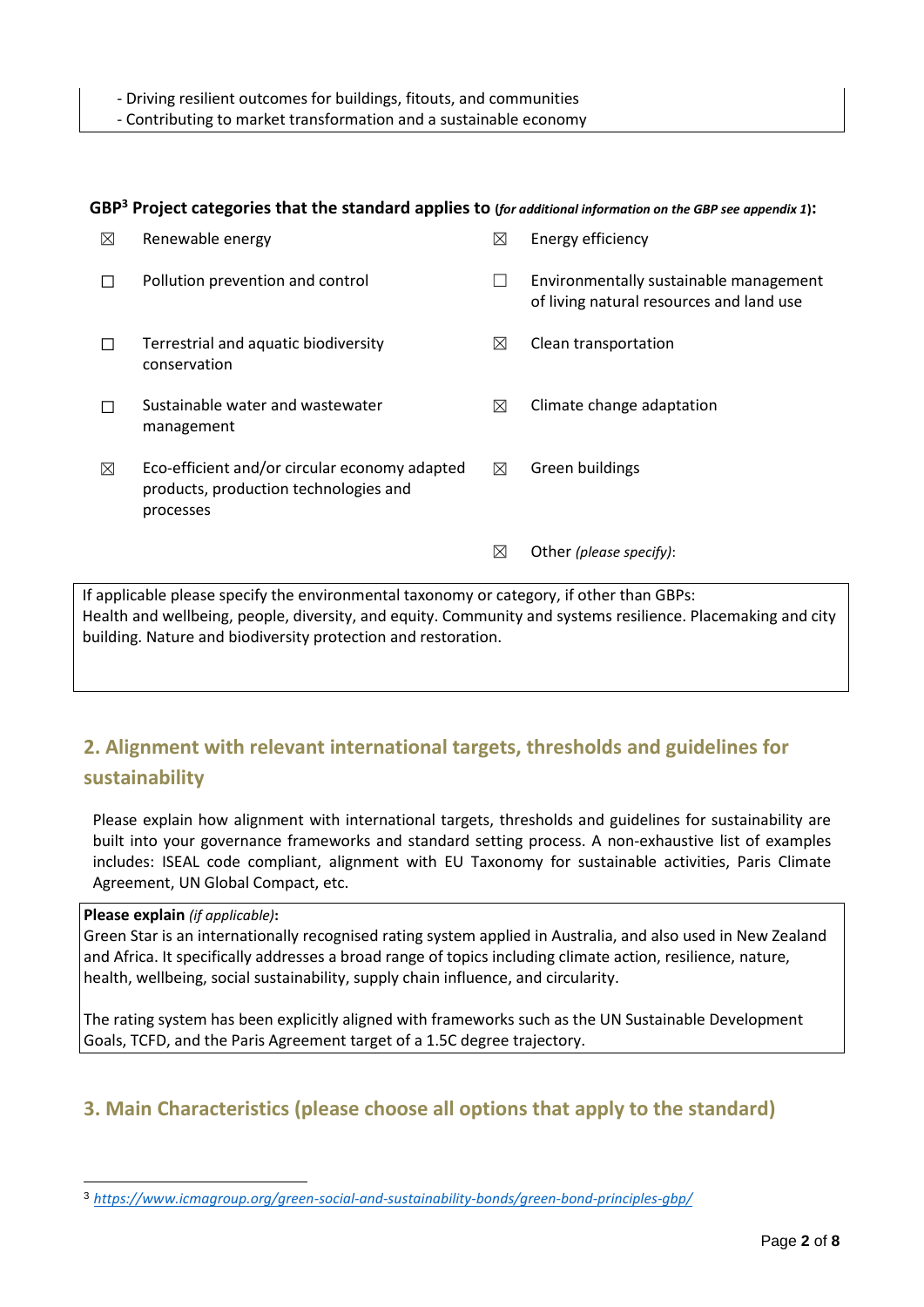#### **Governance**

### **a. Leadership or ownership** *(What type of institution runs the standard?)*

| $\square$ For-profit         | $\Box$ Public                                     |
|------------------------------|---------------------------------------------------|
| $\boxtimes$ Non-profit       | $\Box$ Hybrid (please provide more details below) |
| $\boxtimes$ Non-governmental | $\boxtimes$ Membership based                      |
| $\Box$ Multistakeholder      | $\Box$ Other (please specify):                    |

### **b. Standard scheme management**

| $\boxtimes$ The scheme owner has a sustainability-<br>oriented mission or vision                                                                               | $\boxtimes$ The scheme owner has defined and makes<br>publicly available its desired long-term<br>sustainability impacts and strategy for achieving<br>those impacts |
|----------------------------------------------------------------------------------------------------------------------------------------------------------------|----------------------------------------------------------------------------------------------------------------------------------------------------------------------|
| $\boxtimes$ Stakeholders have an opportunity to provide                                                                                                        | $\boxtimes$ On a regular basis, the scheme owner monitors                                                                                                            |
| input on the intended sustainability impacts and                                                                                                               | and evaluates progress towards its sustainability                                                                                                                    |
| possible unintended effects of the standards                                                                                                                   | impacts and accurately and publicly                                                                                                                                  |
| system                                                                                                                                                         | communicates the results                                                                                                                                             |
| $\boxtimes$ The scheme owner applies adaptive                                                                                                                  | $\boxtimes$ The scheme owner carries out internal or                                                                                                                 |
| management by using the learning from                                                                                                                          | external audits of its management system and                                                                                                                         |
| monitoring and evaluation to improve its                                                                                                                       | operations at least annually and incorporates the                                                                                                                    |
| standard and supporting strategies                                                                                                                             | findings                                                                                                                                                             |
| $\boxtimes$ The scheme owner makes information on the<br>governance structure and income sources or<br>financing structure of the scheme publicly<br>available | $\boxtimes$ Stakeholders have the possibility to participate<br>in or provide formal input on the governance of<br>the scheme                                        |

**c. Standard-setting characteristics**

☐The scheme is registered under ISEAL

membership

| $\boxtimes$ Documented procedures for the process under<br>which each standard is developed or revised form<br>the basis of the standard setting process | $\boxtimes$ Documented procedures for the process under<br>which each standard is developed or revised shall<br>be made available to stakeholders, at a minimum<br>through the organisation's website |
|----------------------------------------------------------------------------------------------------------------------------------------------------------|-------------------------------------------------------------------------------------------------------------------------------------------------------------------------------------------------------|
| $\boxtimes$ A regular review of the standard setting                                                                                                     | $\boxtimes$ A regular review of the standard is conducted                                                                                                                                             |
| procedures is conducted (at least every 5 years)                                                                                                         | (at least every 5 years)                                                                                                                                                                              |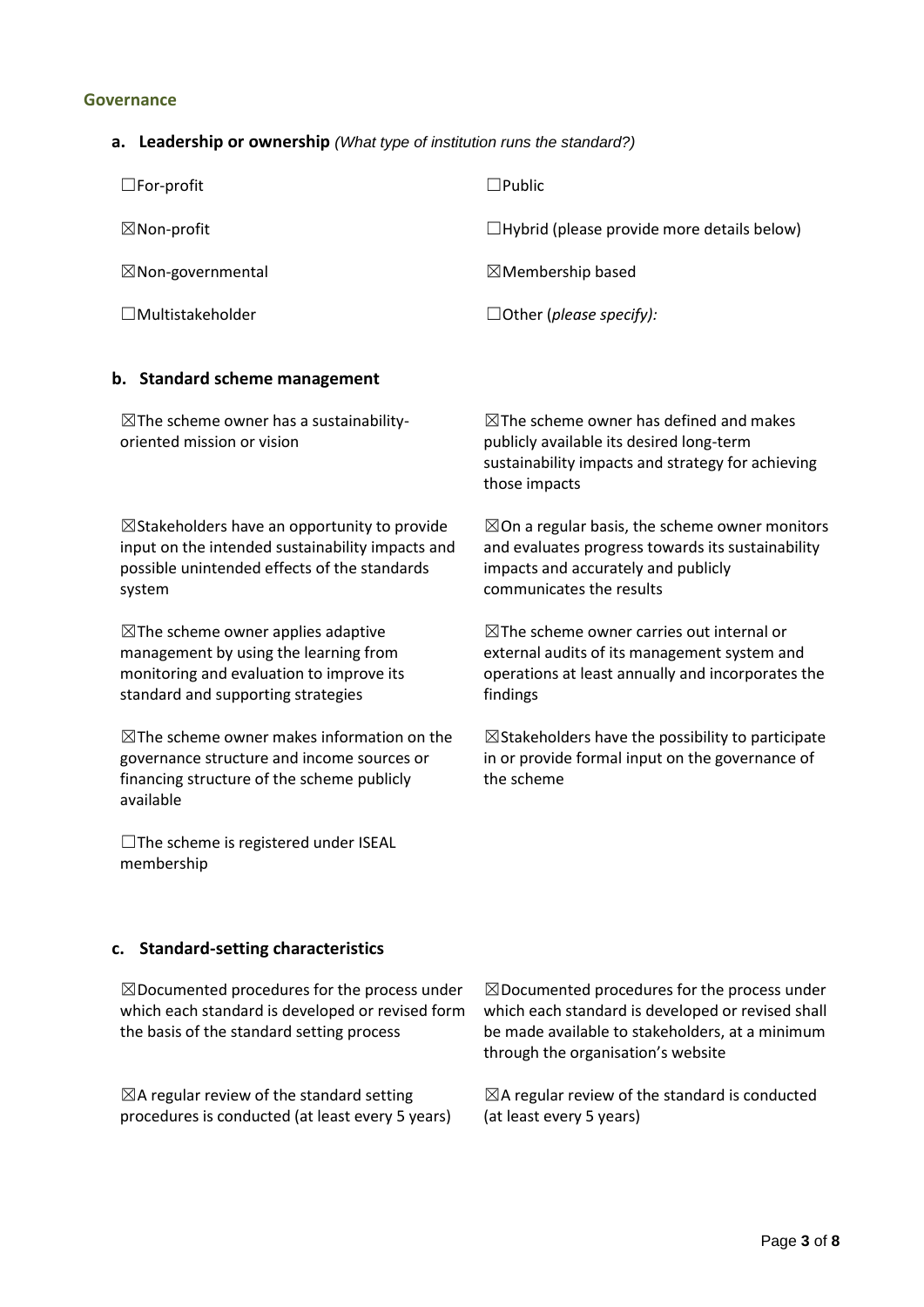$\boxtimes$  Participation in governance bodies making decisions on the content of the standard are constituted by a balance of key stakeholders

☐Participation in governance bodies making decisions on the content of the standard are limited to members, but the procedure for becoming a member is transparent and nondiscriminatory

 $\boxtimes$  Participation in governance bodies making decisions on the content of the standard are open to all stakeholders

☐Other (*Please specify*):

### **Sustainability Claims and Communications**

**a. Communication Channel** *(Who is using the standard to communicate, and who is the target of that communication?)*

| Communication from:                                      | Communication to:                                        |
|----------------------------------------------------------|----------------------------------------------------------|
| $\boxtimes$ Business (excluding financial institutions)  | $\boxtimes$ Business (excluding financial institutions)  |
| $\boxtimes$ Government                                   | $\boxtimes$ Government                                   |
| $\square$ Bank                                           | $\boxtimes$ Bank                                         |
| $\Box$ Insurance Company                                 | $\boxtimes$ Insurance Company                            |
| $\Box$ Development Bank                                  | $\Box$ Development Bank                                  |
| $\Box$ Investor                                          | $\boxtimes$ Investor                                     |
| $\boxtimes$ Asset owner (e.g. Building)                  | $\boxtimes$ Asset manager (e.g. Building)                |
| $\Box$ NGO                                               | $\boxtimes$ Consumer                                     |
| $\boxtimes$ Other (please specify): Developers, tenants, | $\boxtimes$ Other (please specify): Developers, tenants, |
| <b>Occupiers/Building Users</b>                          | <b>Occupiers/Building Users</b>                          |

**b. Means of communication** *(What is the mode of communication to the target audience?)*

| $\boxtimes$ Seal(logo)  | $\boxtimes$ Trademark          |
|-------------------------|--------------------------------|
| $\Box$ Declaration      | $\Box$ Exception               |
| $\boxtimes$ Certificate | $\Box$ Other (please specify): |

#### **c. Communication scope** *(What activities are covered by the communication?)*

| $\Box$ Textile products                   |
|-------------------------------------------|
| $\boxtimes$ Energy                        |
| $\boxtimes$ Transportation                |
| $\square$ Tourism                         |
| $\Box$ Transportation                     |
| $\Box$ Tourism                            |
| $\Box$ Luxury Products                    |
| $\boxtimes$ Sustainable Sites & Locations |
| $\boxtimes$ Water                         |
| $\boxtimes$ Indoor Air Quality/Health     |
|                                           |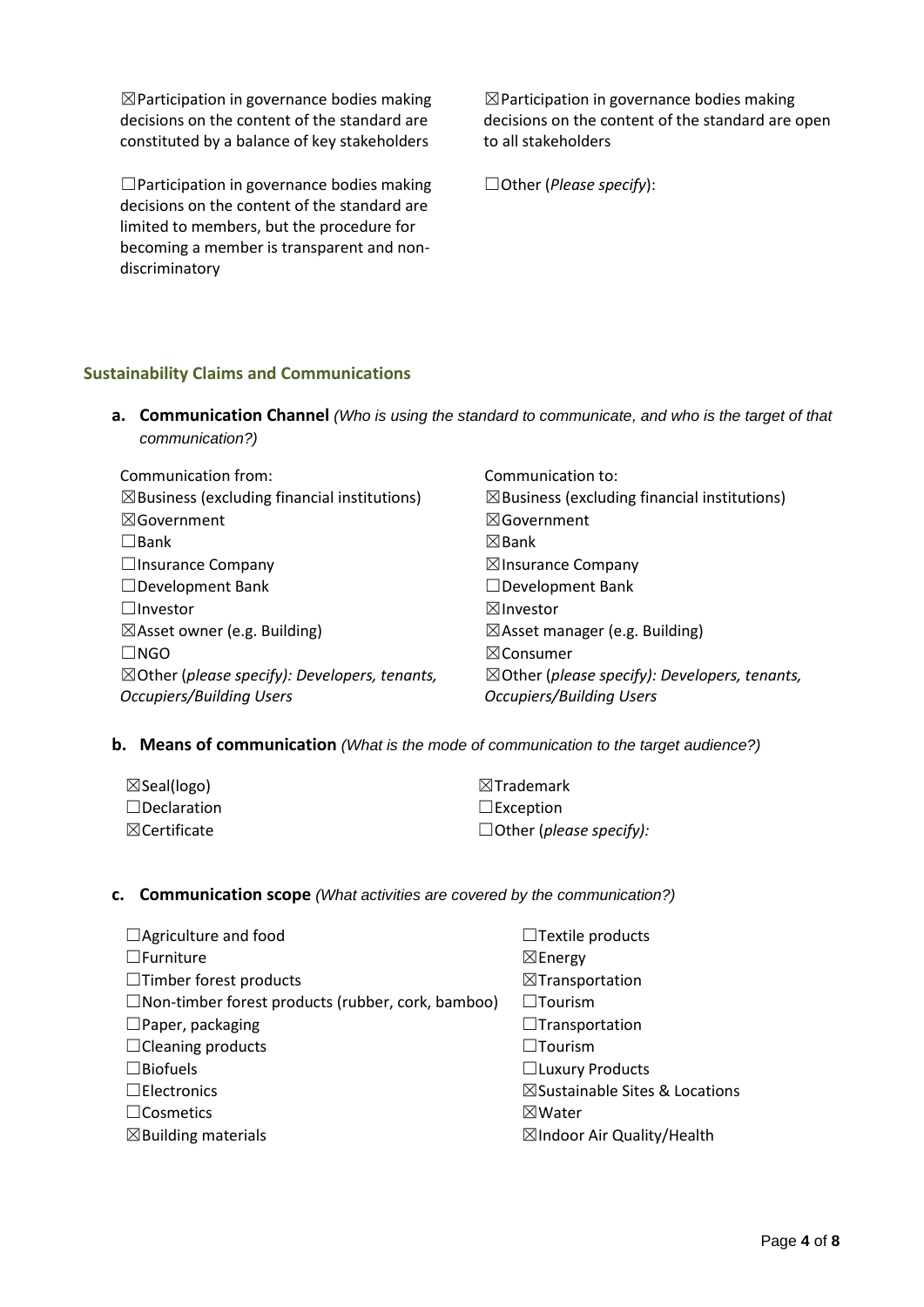☒Waste ☒Other (p*lease specify): Building, fitout, precinct construction and development. Building operations.*

☒Ecosystem Services

#### **Standard Characteristics**

**a. Monitoring and auditing<sup>4</sup>** *(Who has the ability to determine whether the standard is met and what degree of independence exists?)*

| $\Box$ Standard setter                                | $\Box$ External certifier      |
|-------------------------------------------------------|--------------------------------|
| $\square$ Self-assessment                             | $\Box$ Second party verifier   |
| $\boxtimes$ Accredited third party certifier/verifier | $\Box$ Other (please specify): |

**b. Adoption of the standard** *(To what extent are relevant organizations required to apply the standard?)*

☒Voluntary ☐Mandatory (*please explain*):

☐Other (*please specify):*

#### **c. Sustainability characteristics**

| $\boxtimes$ Environmental outcomes are clearly and<br>explicitly defined in the standards                       | $\boxtimes$ The standard exceeds regulatory requirements |
|-----------------------------------------------------------------------------------------------------------------|----------------------------------------------------------|
| $\boxtimes$ The standard references relevant, existing<br>national and/or international laws and<br>regulations | $\Box$ Other (please specify):                           |

**d. Transparency** *(To what extent is relevant information publicly available?)*

| $\boxtimes$ Final versions of the standard available to the<br>public                        | $\boxtimes$ Draft version of the standard available to the<br>public                                                               |
|----------------------------------------------------------------------------------------------|------------------------------------------------------------------------------------------------------------------------------------|
| $\Box$ Public disclosure on standard setting process                                         | $\Box$ Public disclosure on assessments of compliance<br>with the standard                                                         |
| $\boxtimes$ Public disclosure of compliance by standard<br>user                              | $\boxtimes$ Public disclosure on those complying with the<br>standard (organizations and the level/type of<br>compliance achieved) |
| $\Box$ Final versions of the standard in additional<br>languages are available to the public | $\Box$ Other (please specify):                                                                                                     |

<sup>4</sup> *Whom has the ability to determine whether the standard is applied?*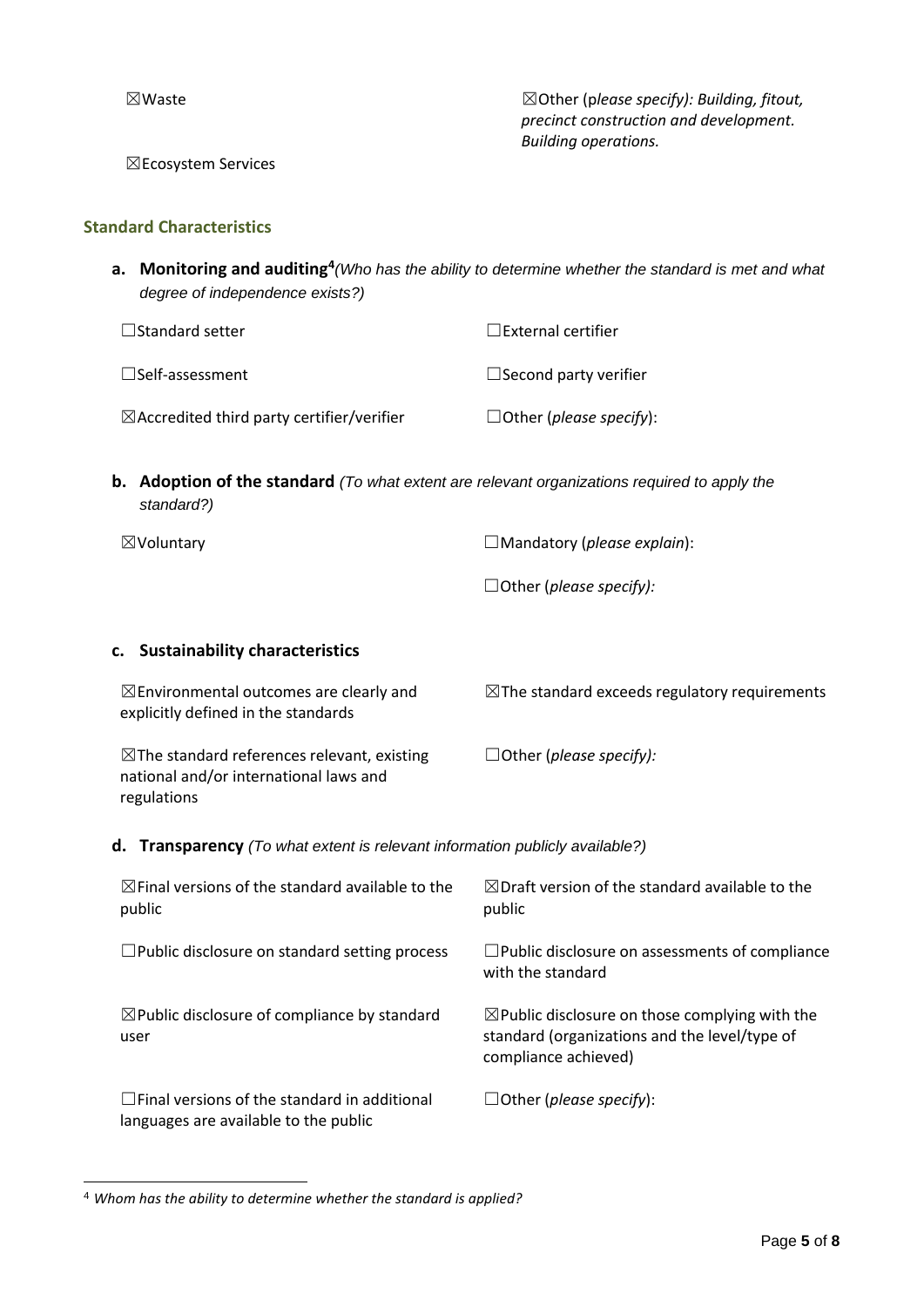#### **e. Methods of environmental assessment** *(How comprehensive is the standard in accounting for environmental impact?)*

 $\boxtimes$ Life cycle approach (please specify which environmental goals)

- Upfront carbon emissions
- Life Cycle Impacts
- Operational consumption
- Refurbishments and end of life

☒Operating/process/practice approach (please specify which environmental goals):

- Responsible Construction Practices
- **Commissioning**
- Handover & Aftercare
- Active Travel
- Responsible Sourcing of Materials
- Climate and infrastructure resilience
- Community impacts
- Urban environment impacts
- Product impacts
- Nature and biodiversity on-site and off-site
- Renewable energy use and procurement

 $\Box$  Other (please specify method and which environmental goals it applies to):

☒Performance based or impact approach (please specify which environmental goals)

- Greenhouse gas emissions
- Energy use
- Water use
- Transport
- Health outcomes
- Pollution Prevention and Control

**Please explain any requirements to embed mechanisms/tools for future reporting, requirements to report on selected criteria and reporting scope, as well as the environmental goals being assessed:**

Green Star Performance requires assets to provide regular audit information every year on energy and water, and more comprehensive submissions every three to maintain their ratings.

Green Star Communities requires assets to submit regular information to keep their rating. They must submit comprehensive information at least every one year.

All other Green Star rating tools have two check points, once during design, and once at the end of construction. A full review must always be done at the end of construction.

### **f. Resolving complaints**

 $\boxtimes$ The standard-setting organization shall make impartial and documented efforts to resolve procedural complaints related to standardsetting, based on a publicly document complaints resolution mechanism

 $\boxtimes$ The standard-setting organization shall disclose, at least to interested parties, decisions taken on procedural complaints

☐Other (*please specify*):

**g. Standard focus** *(To what type of processes do the standards apply?)*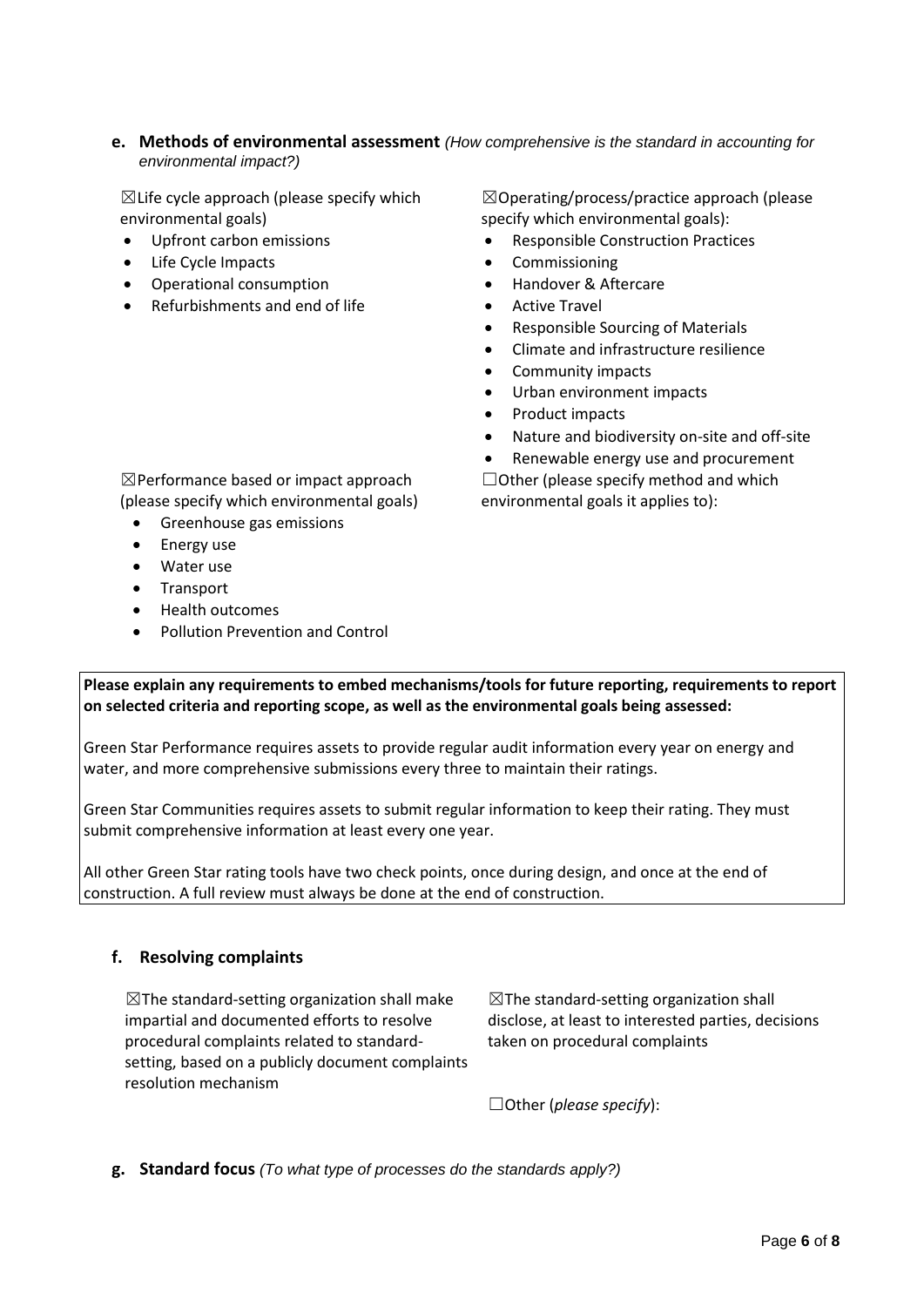| $\boxtimes$ Product related process and production<br>methods (please specify):            | $\boxtimes$ Non product related processes and production<br>methods (please specify):             |
|--------------------------------------------------------------------------------------------|---------------------------------------------------------------------------------------------------|
| $\boxtimes$ Services (please specify): Building and<br>construction operations             | $\Box$ Other (please specify):                                                                    |
| h. Standard scope:                                                                         |                                                                                                   |
| $\Box$ International                                                                       | $\Box$ Regional                                                                                   |
| $\boxtimes$ National                                                                       | $\Box$ Jurisdictional                                                                             |
|                                                                                            | $\boxtimes$ Other ( <i>Please specify</i> ): Green Star is available<br>in New Zealand and Africa |
| i.<br><b>Activities beyond certification:</b>                                              |                                                                                                   |
| $\Box$ Platform for discussion and collaboration<br>amongst members and certified entities | $\Box$ Platform for discussion and collaboration<br>amongst other standards addressing the        |

**4. Alignment with Sustainable Development Goals (please choose all options that apply to the standard)**

same sector/activity/topic

**Overall comment on section** *(please rank the SDGs by level of contribution of the standard and specify the scale of contribution to each of the relevant SDGs)***:**

Significant contribution to SDGs 3, 6, 7, 9, 11, 12, 13 and 15. Some contribution to SDGs 1, 4, 8, 10 and 17

| $\boxtimes$ SDG 1  | $\square$ SDG 2    |
|--------------------|--------------------|
| $\boxtimes$ SDG 3  | $\boxtimes$ SDG4   |
| $\square$ SDG 5    | $\boxtimes$ SDG 6  |
| $\boxtimes$ SDG 7  | $\boxtimes$ SDG 8  |
| $\boxtimes$ SDG 9  | $\boxtimes$ SDG 10 |
| $\boxtimes$ SDG 11 | $\boxtimes$ SDG 12 |
| $\boxtimes$ SDG 13 | $\square$ SDG 14   |
| $\boxtimes$ SDG 15 | $\square$ SDG 16   |
| $\boxtimes$ SDG 17 |                    |

\*\*\*\*\*\*\*\*\*\*\*